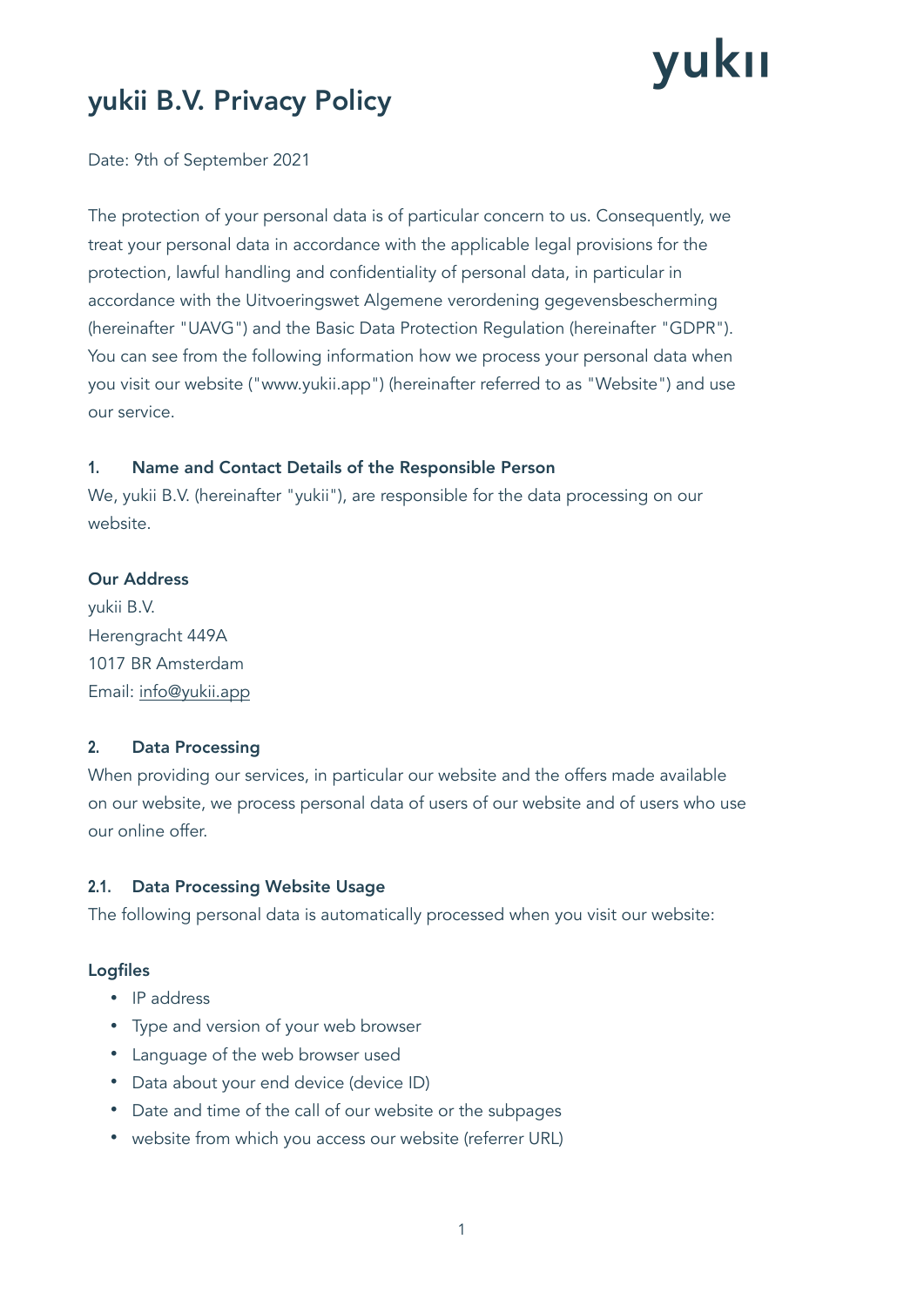For the provision of our website, the processing of the above-mentioned data is technically necessary. We also store the data for the purpose of the security of our information technology systems and to prevent attacks. The data will only be passed on to our IT service providers (order processors) who are based within the EU. The log data is generally stored for 14 days. In the event of a security-relevant event, the data will be stored until the event is resolved.

The legal basis for the processing of your personal data is our legitimate interest according to Art. 6 (1) lit. f GDPR. Our legitimate interest is to make our website userfriendly and to continuously improve it, to provide you with the content you call up, to ensure the security of our IT infrastructure (in particular for the prevention of attacks, detection, elimination and documentation of malfunctions), and to manage the cookie consents granted.

More details about cookies can be found under point 2.4.

#### **2.2.** Data Processing Request Access

The following personal data is processed by us for the purpose of regular electronic dispatch of newsletters:

- Name
- E-Mail Address

The data will only be passed on to our service provider MailChimp (Rocket Science Group LLC, 675 Ponce De Leon Ave NE, Suite 5000, Atlanta, GA 30308, USA). Data transmission to the US is based on the Standard Contractual Clauses (SCC) of the European Commission.

Details can be found here: https://mailchimp.com/eu-us-data-transfer-statement/; https://mailchimp.com/legal/data-processing-addendum/#Annex\_C\_- \_Standard\_Contractual\_Clauses

The legal basis for the processing of your personal data is your express consent in accordance with Art. 6 (1) lit. a GDPR. We use a double opt-in procedure for our request access registration. You enter your name and e-mail address on our website and receive a confirmation e-mail to confirm your registration again. This is to prevent an unauthorised third party from misusing your e-mail address.

You can cancel your subscription at any time by sending an e-mail to [info@yukii.app](mailto:info@yukii.app) or you can also unsubscribe from the subscription in each e-mail by clicking on the link included. The personal data you provide us with will be processed by us until you withdraw your consent. After the revocation, we will irrevocably delete this data. We point out, however, that all processing carried out up to the revocation remains lawful.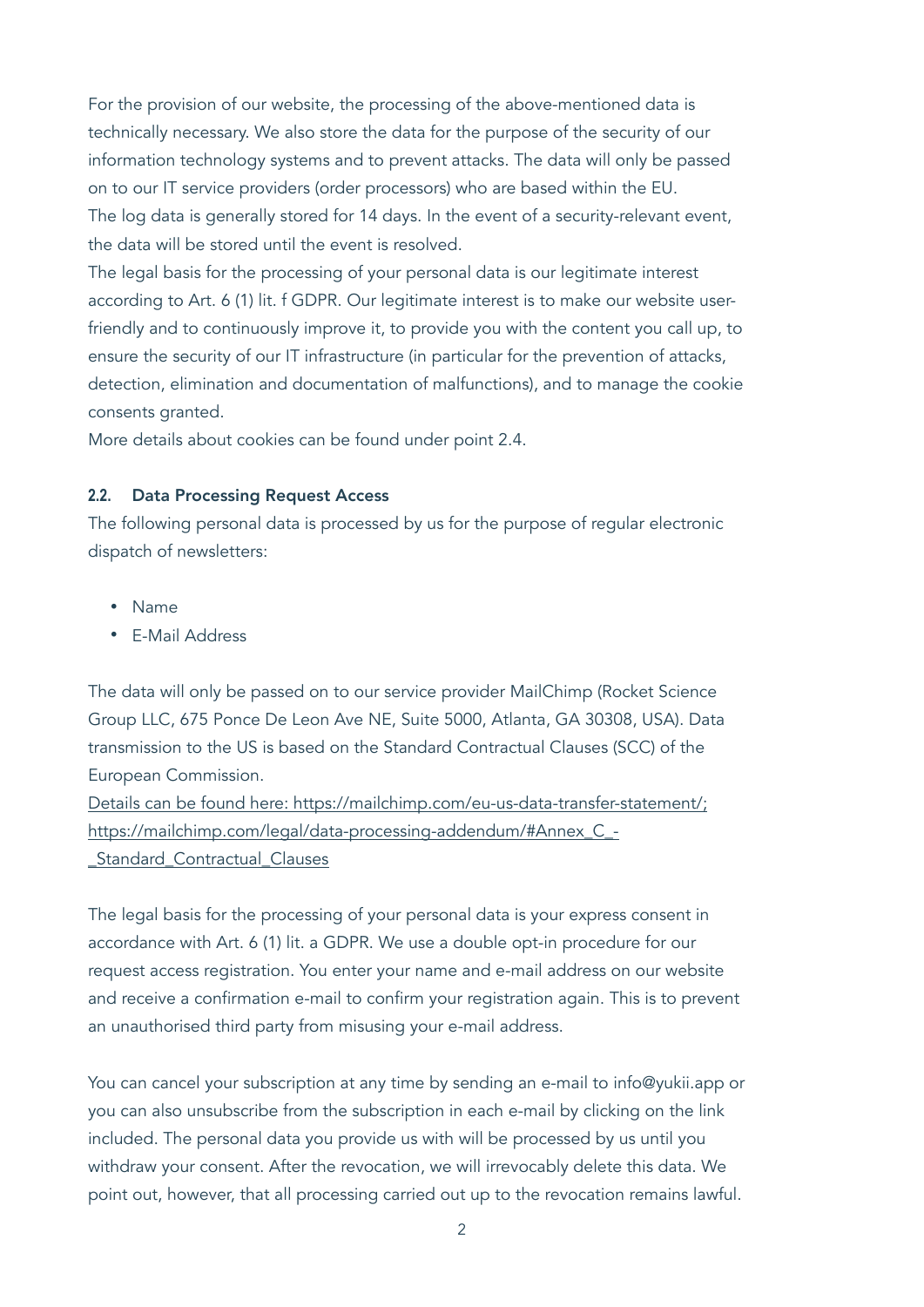The provision of your data is not obligatory, but without the provision it is not possible for us to to take you on the list for Request Access.

#### **2.3.** Data Processing Contact Request

It is possible to contact us directly by e-mail. With this form of contact we only process the data that you provide us with in the e-mail. If you contact us via our contact form, you can enter your e-mail address, your name, and your message (depending on your entries). The data will only be passed on to our IT service providers (order processors), who are based within the EU.

The purpose of the processing is to enable you to contact us directly via our website or by e-mail. We process the data provided by you only for further communication with you. The personal data will not be processed in any other way. The personal data is stored for the duration of the contact.

The legal basis for the processing of your personal data is our legitimate interest according to Art. 6 (1) lit. f GDPR. Our legitimate interest is to make our website userfriendly, to enable you to contact us in a simple and transparent manner and to ensure that your concerns are answered.

#### **2.4.** Data Processing Cookies

We use cookies on our website to provide our services. Cookies are small text files containing information which are stored on your end device when you visit our website.

For better use, it is advantageous if cookies are stored temporarily, which is why you will be asked for your consent when you first visit the website. However, you are not obliged to give this consent and you can use the website without consent, although it may be restricted. Cookies without consent (so-called unconditional cookies) as well as cookies that are necessary to provide our services, are also processed by us without your consent.

A basic distinction must be made between the following types of cookie:

#### Consent-free and Cookies requiring Consent

Consent free cookies are those cookies that we need to make the applications and functions available at all (so-called operationally necessary cookies). These cookies are generally only stored until you close your browser. All other cookies are cookies requiring consent.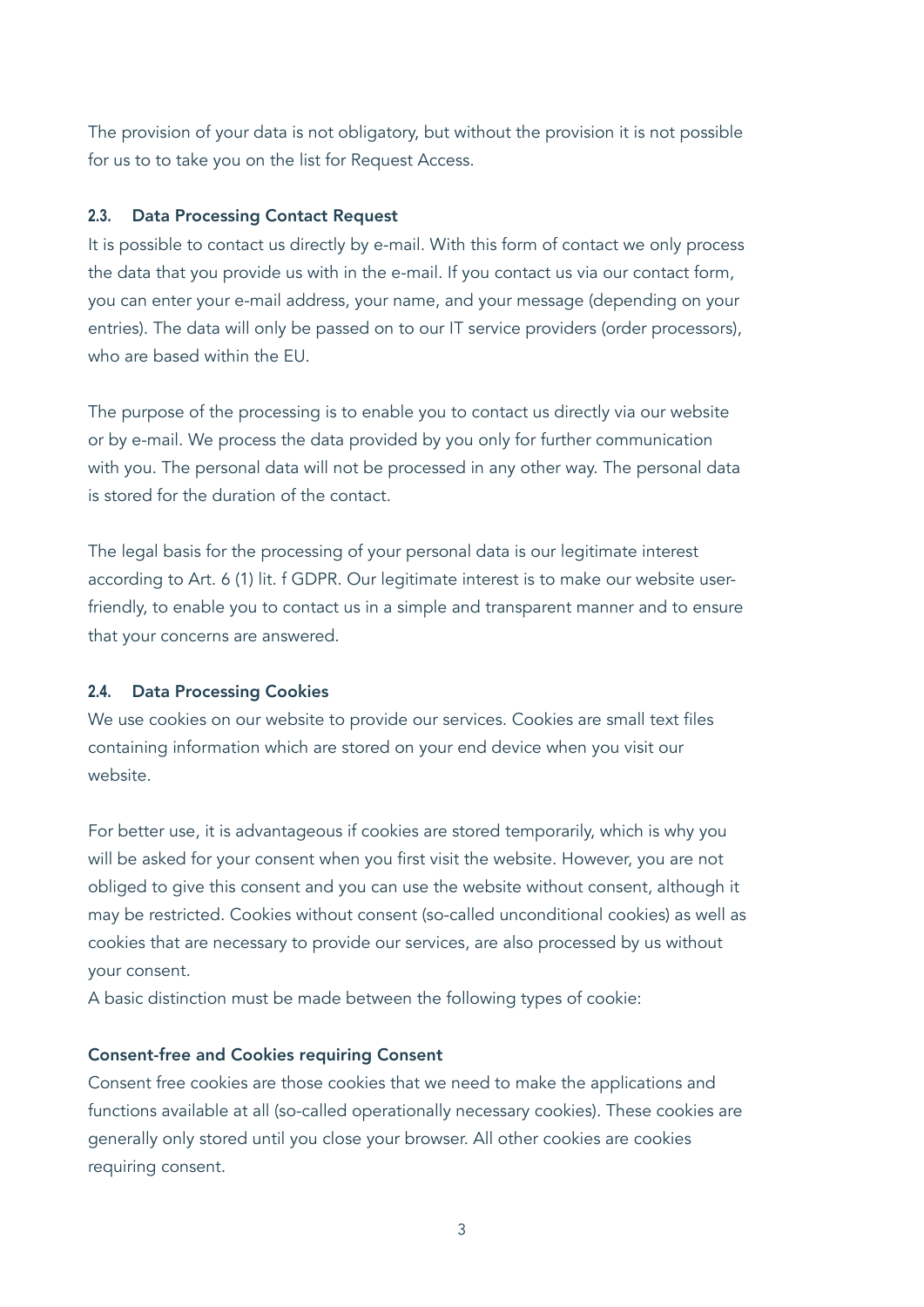#### First- und Third-Party-Cookies

First-party cookies are cookies that are set and retrieved by us or our commissioned processor. Third party cookies are cookies that are set and retrieved by other data controllers. Consequently, a distinction must be made here as to where a cookie comes from.

#### Session and Persistent Cookies

Session cookies are cookies that are automatically deleted when the browser is closed and persistent cookies are those cookies that remain stored on your computer/end device for a certain period of time after the browser is closed.

We only use cookies that require your consent if you have previously consented to the processing of cookies in our cookie notice (cookie banner). The cookie banner is displayed when you access our website, where you can select the desired cookies and consent to their processing.

| <b>Cookie Name</b> | <b>Purpose</b>                                                        | <b>Duration</b> | <b>Cookie Type</b> |
|--------------------|-----------------------------------------------------------------------|-----------------|--------------------|
| <b>XSRF-TOKEN</b>  | Used for security<br>reasons                                          | Session         | Essential          |
| hs                 | Used for security<br>reasons                                          | Session         | Essential          |
| svSession          | Used in connection<br>with user login                                 | 2 years         | Essential          |
| SSR-caching        | Used to indicate the<br>system from which<br>the site was<br>rendered | 1 minute        | Essential          |
| wixCIDX            | Used for system<br>monitoring/<br>debugging                           | 3 months        | Essential          |
| wix_browser_sess   | Used for system<br>monitoring/<br>debugging                           | session         | Essential          |
| consent-policy     | Used for cookie<br>banner parameters                                  | 12 months       | Essential          |
| smSession          | Used to identify<br>logged in site<br>members                         | Session         | Essential          |
| $TS^*$             | Used for security<br>and anti-fraud<br>reasons                        | Session         | Essential          |

#### The following cookies are used on our website: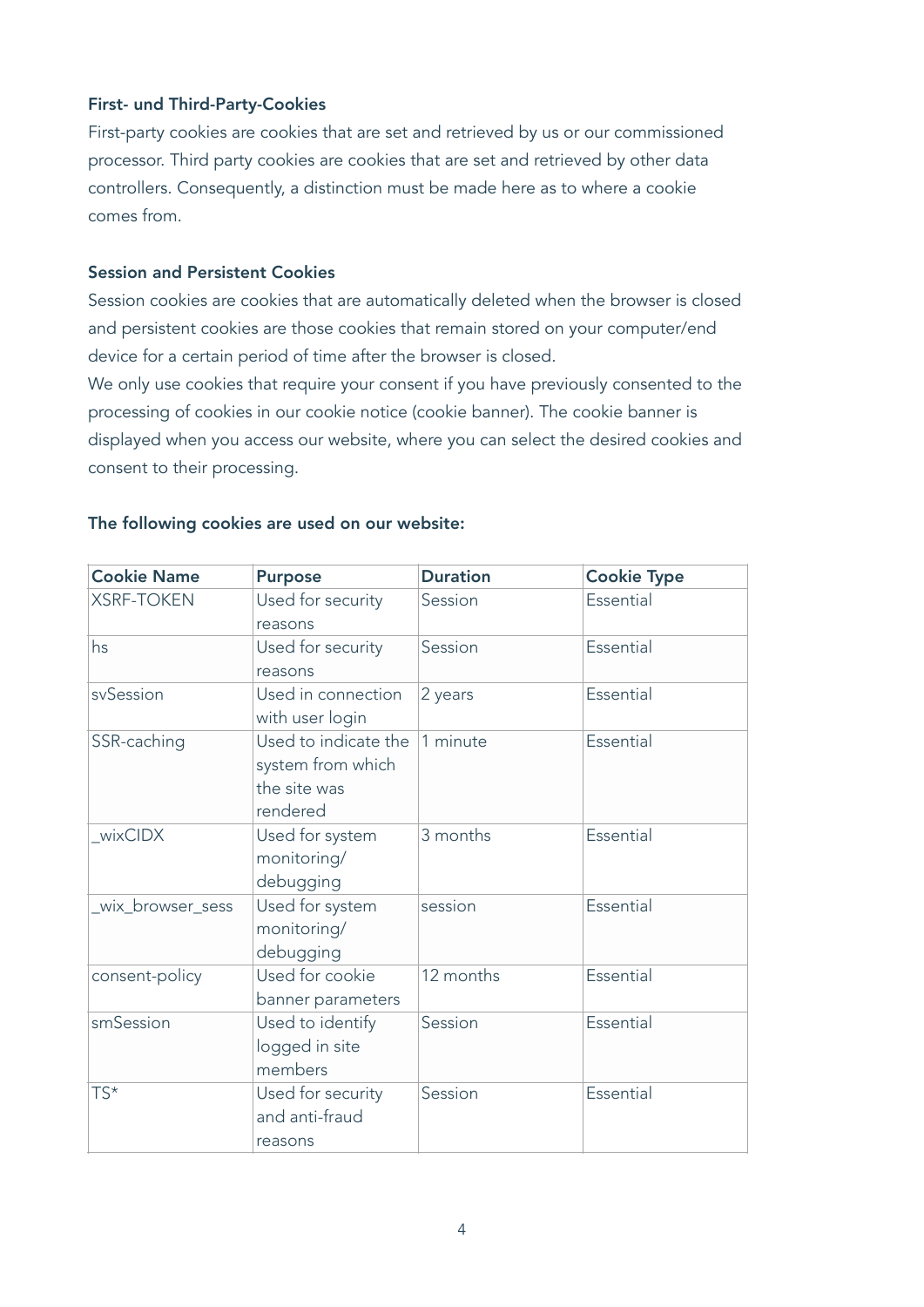| bSession                                        | Used for system<br>effectiveness<br>measurement                                     | 30 minutes | Essential  |
|-------------------------------------------------|-------------------------------------------------------------------------------------|------------|------------|
| fedops.logger.sessio Used for stability/<br>nld | effectiveness<br>measurement                                                        | 12 months  | Essential  |
| wixLanguage                                     | Used on multilingual   12 months<br>websites to save<br>user language<br>preference |            | Functional |

You can change or revoke the consent given to us to use cookies at any time from the cookie declaration on our website. However, we would like to point out that all processings/transmissions carried out up to the revocation remain lawful.

## **2.5.** Data Processing Web Analysis Tools Google Analytics

If you have consented, our website uses Google Analytics, a web analytics service provided by Google Inc, 1600 Amphitheatre Parkway Mountain View, CA 94043, USA. Google Analytics also uses cookies to help the website analyze how users use the site. The information generated by the cookies about the use of our website is transferred to a Google server in the USA and stored there.

On our website, IP anonymization has been implemented ("\_anonymizeIp()"). However, this means that your IP address is first shortened by Google within the EU or EEA (so-called IP masking). Therefore, not the full IP address is transferred to a Google server in the USA. Only in exceptional cases will the full IP address be transferred to a Google server in the USA and shortened there. On our behalf, Google will use the information to evaluate the use of the website, to compile reports on the website activities on our website and to provide further services associated with the use of the website and the Internet

You can prevent the installation of cookies by selecting the appropriate settings on your browser (using the browser plugin). However, we would like to point out that in this case you may not be able to use all functions of our website to their full extent. Furthermore, you can prevent the collection of data generated by the cookie and related to your use of the website (including your already anonymised IP address) and the processing of this data by Google by downloading and installing the browser plug-in available under the following link. The current link is: http://tools.google.com/ dlpage/gaoptout?hl=de.

Third party information: Google Dublin, Google Ireland Ltd, Gordon House, Barrow Street, Dublin 4, Ireland, Fax: +353 (1) 436 1001. Terms of Use: http://www.google.com/analytics/terms/de.html